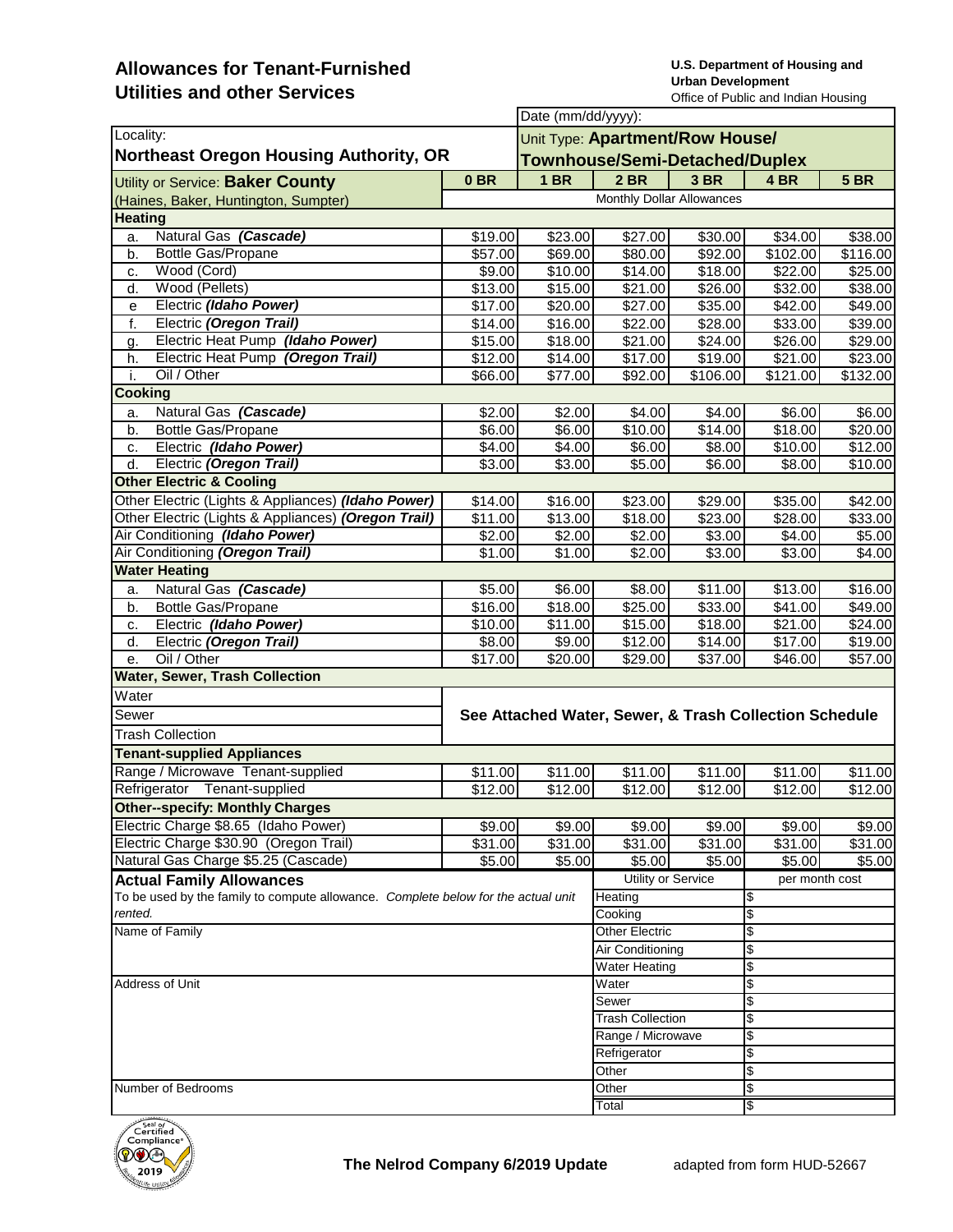## **Allowances for Tenant-Furnished Utilities and other Services**

**U.S. Department of Housing and Urban Development**  Office of Public and Indian Housing

|                                                                                   |                                                        |                     | Date (mm/dd/yyyy):                    |                     |                      |             |  |  |
|-----------------------------------------------------------------------------------|--------------------------------------------------------|---------------------|---------------------------------------|---------------------|----------------------|-------------|--|--|
| Locality:                                                                         |                                                        |                     | Unit Type: Detached House/Mobile Home |                     |                      |             |  |  |
| <b>Northeast Oregon Housing Authority, OR</b>                                     |                                                        |                     |                                       |                     |                      |             |  |  |
| Utility or Service: Baker County                                                  | 0 <sub>BR</sub>                                        | <b>1 BR</b>         | <b>2 BR</b>                           | <b>3 BR</b>         | 4 BR                 | <b>5 BR</b> |  |  |
| (Haines, Baker, Huntington, Sumpter)                                              |                                                        |                     | Monthly Dollar Allowances             |                     |                      |             |  |  |
| <b>Heating</b>                                                                    |                                                        |                     |                                       |                     |                      |             |  |  |
| Natural Gas (Cascade)<br>a.                                                       | \$28.00                                                | \$32.00             | \$38.00                               | \$43.00             | \$49.00              | \$54.00     |  |  |
| <b>Bottle Gas/Propane</b><br>b.                                                   | $\overline{$84.00}$                                    | \$98.00             | $\overline{$}116.00$                  | \$131.00            | $\overline{$}147.00$ | \$165.00    |  |  |
| Wood (Cord)<br>c.                                                                 | \$21.00                                                | \$25.00             | \$29.00                               | \$33.00             | \$37.00              | \$42.00     |  |  |
| Wood (Pellets)<br>d.                                                              | \$31.00                                                | \$36.00             | \$43.00                               | \$49.00             | \$55.00              | \$61.00     |  |  |
| Electric (Idaho Power)<br>е.                                                      | \$40.00                                                | \$47.00             | \$56.00                               | \$64.00             | \$72.00              | \$80.00     |  |  |
| f.<br>Electric (Oregon Trail)                                                     | \$32.00                                                | \$38.00             | \$45.00                               | \$51.00             | \$58.00              | \$64.00     |  |  |
| Electric Heat Pump (Idaho Power)<br>g.                                            | \$21.00                                                | \$25.00             | \$30.00                               | \$34.00             | \$37.00              | \$41.00     |  |  |
| Electric Heat Pump (Oregon Trail)<br>h.                                           | \$17.00                                                | \$20.00             | \$24.00                               | \$27.00             | \$30.00              | \$33.00     |  |  |
| Oil / Other<br>i.                                                                 | \$95.00                                                | \$112.00            | \$132.00                              | \$152.00            | \$169.00             | \$189.00    |  |  |
| Cooking                                                                           |                                                        |                     |                                       |                     |                      |             |  |  |
| Natural Gas (Cascade)<br>a.                                                       | \$2.00                                                 | \$2.00              | \$4.00                                | \$4.00              | \$6.00               | \$6.00      |  |  |
| Bottle Gas/Propane<br>b.                                                          | \$6.00                                                 | \$6.00              | \$10.00                               | $\overline{$}14.00$ | $\overline{$}18.00$  | \$20.00     |  |  |
| Electric (Idaho Power)<br>c.                                                      | \$4.00]                                                | \$4.00              | \$6.00                                | \$8.00              | \$10.00              | \$12.00     |  |  |
| Electric (Oregon Trail)<br>d.                                                     | \$3.00                                                 | \$3.00              | \$5.00                                | \$6.00              | \$8.00               | \$10.00     |  |  |
| <b>Other Electric &amp; Cooling</b>                                               |                                                        |                     |                                       |                     |                      |             |  |  |
| Other Electric (Lights & Appliances) (Idaho Power)                                | \$20.00]                                               | \$24.00             | \$33.00                               | \$42.00             | \$52.00              | \$61.00     |  |  |
| Other Electric (Lights & Appliances) (Oregon Trail)                               | \$16.00                                                | \$19.00             | \$26.00                               | \$34.00             | \$41.00              | \$49.00     |  |  |
| Air Conditioning (Idaho Power)                                                    | \$1.00                                                 | \$1.00              | 33.00                                 | \$5.00              | \$7.00               | \$8.00      |  |  |
| Air Conditioning (Oregon Trail)                                                   | \$1.00                                                 | \$1.00              | \$2.00                                | \$4.00              | \$5.00               | \$7.00      |  |  |
| <b>Water Heating</b>                                                              |                                                        |                     |                                       |                     |                      |             |  |  |
| Natural Gas (Cascade)<br>a.                                                       | \$6.00                                                 | \$7.00              | \$11.00                               | \$13.00             | \$17.00              | \$20.00     |  |  |
| Bottle Gas/Propane<br>b.                                                          | \$20.00                                                | $\overline{$}22.00$ | \$31.00                               | \$41.00             | \$51.00              | \$63.00     |  |  |
| Electric (Idaho Power)<br>c.                                                      | $\overline{$}12.00$                                    | \$14.00             | \$18.00                               | \$22.00             | \$26.00              | \$30.00     |  |  |
| Electric (Oregon Trail)<br>d.                                                     | \$10.00                                                | \$11.00             | \$15.00                               | \$18.00             | \$21.00              | \$24.00     |  |  |
| Oil / Other<br>е.                                                                 | \$20.00]                                               | \$26.00             | \$37.00                               | \$49.00             | \$60.00              | \$69.00     |  |  |
| Water, Sewer, Trash Collection                                                    |                                                        |                     |                                       |                     |                      |             |  |  |
| Water                                                                             |                                                        |                     |                                       |                     |                      |             |  |  |
| Sewer                                                                             | See Attached Water, Sewer, & Trash Collection Schedule |                     |                                       |                     |                      |             |  |  |
| <b>Trash Collection</b>                                                           |                                                        |                     |                                       |                     |                      |             |  |  |
| <b>Tenant-supplied Appliances</b>                                                 |                                                        |                     |                                       |                     |                      |             |  |  |
| Range / Microwave Tenant-supplied                                                 | \$11.00                                                | \$11.00             | \$11.00                               | \$11.00             | \$11.00              | \$11.00     |  |  |
| Refrigerator Tenant-supplied                                                      | \$12.00                                                | \$12.00             | \$12.00                               | \$12.00             | \$12.00              | \$12.00     |  |  |
| <b>Other--specify: Monthly Charges</b>                                            |                                                        |                     |                                       |                     |                      |             |  |  |
| Electric Charge \$8.65 (Idaho Power)                                              | \$9.00                                                 | \$9.00              | \$9.00                                | \$9.00              | \$9.00               | \$9.00      |  |  |
| Electric Charge \$30.90 (Oregon Trail)                                            | \$31.00                                                | \$31.00             | \$31.00                               | \$31.00             | \$31.00              | \$31.00     |  |  |
| Natural Gas Charge \$5.25 (Cascade)                                               | \$5.00                                                 | \$5.00              | \$5.00                                | \$5.00              | \$5.00               | \$5.00      |  |  |
| <b>Actual Family Allowances</b>                                                   |                                                        |                     | Utility or Service                    |                     | per month cost       |             |  |  |
| To be used by the family to compute allowance. Complete below for the actual unit |                                                        |                     | Heating                               |                     | \$                   |             |  |  |
| rented.                                                                           |                                                        |                     | Cooking                               |                     | \$                   |             |  |  |
| Name of Family                                                                    |                                                        |                     | <b>Other Electric</b>                 |                     | \$                   |             |  |  |
|                                                                                   |                                                        |                     | Air Conditioning                      |                     | \$                   |             |  |  |
|                                                                                   |                                                        |                     | <b>Water Heating</b>                  |                     | \$                   |             |  |  |
| Address of Unit                                                                   |                                                        |                     | Water                                 |                     | \$                   |             |  |  |
|                                                                                   |                                                        |                     | Sewer                                 |                     | \$                   |             |  |  |
|                                                                                   |                                                        |                     | <b>Trash Collection</b>               |                     | \$                   |             |  |  |
|                                                                                   |                                                        |                     | Range / Microwave                     |                     | \$                   |             |  |  |
|                                                                                   |                                                        |                     | Refrigerator                          |                     | \$                   |             |  |  |
|                                                                                   |                                                        |                     | Other                                 |                     | \$                   |             |  |  |
| Number of Bedrooms                                                                |                                                        |                     | Other                                 |                     | \$                   |             |  |  |
|                                                                                   |                                                        |                     | Total                                 |                     | \$                   |             |  |  |